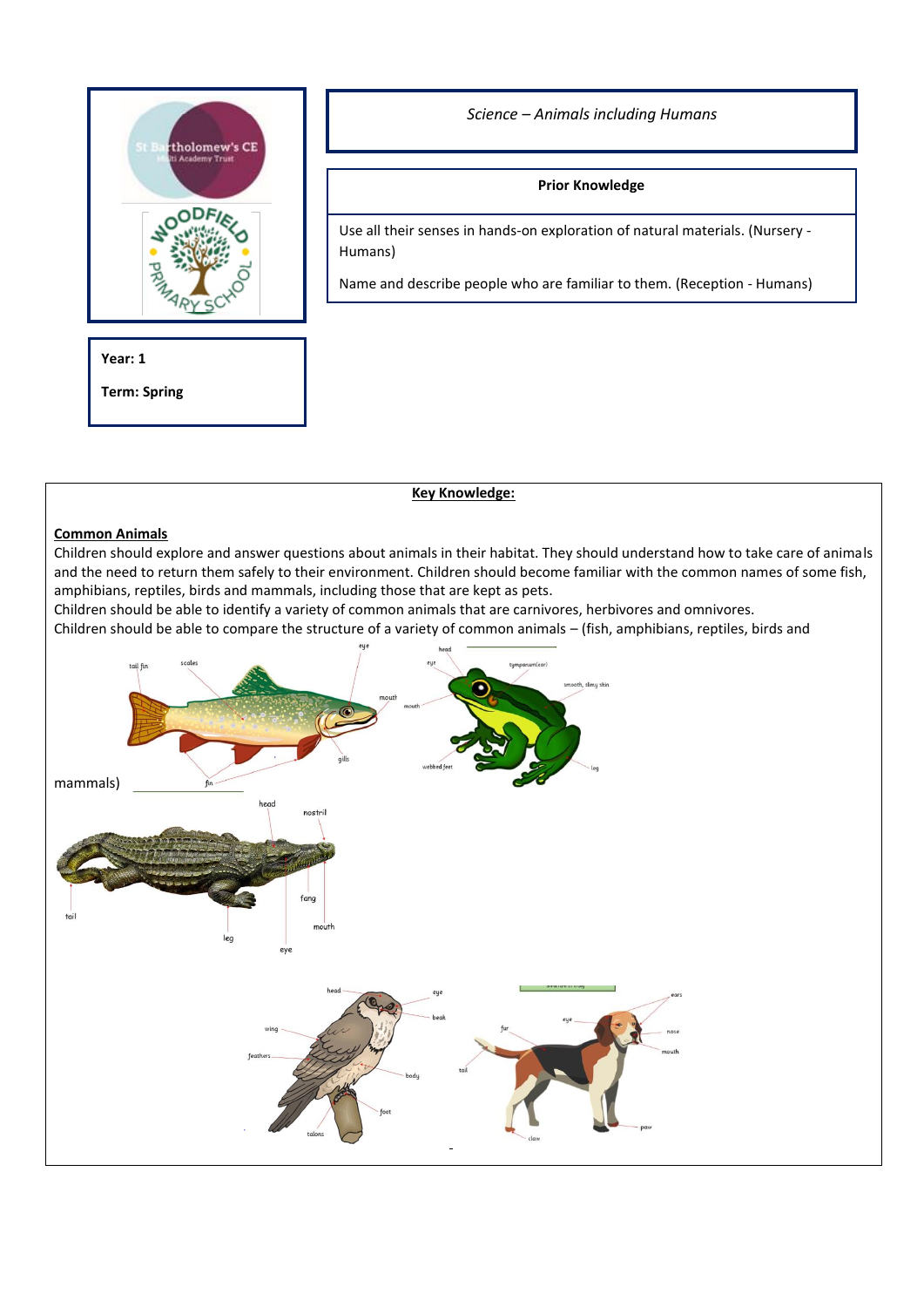### **Parts of the human body**

Children should have plenty of opportunities to learn the names of the main body parts (including head, neck, arms, elbows, legs, knees, face, ears, eyes, hair, mouth, teeth) through games, actions, songs and rhymes. They should be able draw and label these basic parts. They should be able to say which part of the body is associated with each sense.



Children should work scientifically by: using their observations to compare and contrast animals at first hand or through videos and photographs, describing how they identify and group them; grouping animals according to what they eat; and using their senses to compare different textures, sounds and smells.

#### **Key Vocabulary**

Prior vocabulary - Variety of animal names, pond, alive, life cycle, farm Working scientifically key vocabulary – observe, test, record, equipment

| Carnivore                                                             | Animals that eat other animals are called                          |
|-----------------------------------------------------------------------|--------------------------------------------------------------------|
|                                                                       | carnivores.                                                        |
| Herbivore                                                             | Animals that eat plants are called herbivores.                     |
| Omnivores                                                             | Animals that eat both plants and other animals are called          |
|                                                                       | omnivores.                                                         |
| Amphibians                                                            | Amphibians live on land and in water. They lay their eggs          |
|                                                                       | in water.                                                          |
| Reptiles                                                              | Reptiles live in water and on land. They have scales and           |
|                                                                       | are cold blooded. This means that they cannot keep                 |
|                                                                       | warm by themselves and need to be in a warm place.                 |
|                                                                       | They lay their eggs on land.                                       |
| Mammals                                                               | Mammals usually have hair or fur. Mammal babies are<br>born alive. |
| Fish                                                                  | Fish live in water. They have fins instead of legs and gills       |
|                                                                       | instead of lungs. They lay their eggs in water.                    |
| <b>Bird</b>                                                           | A creature with feathers and wings, usually able to fly.           |
| Insects                                                               | Insects have 6 legs. Their bodies are made up of 3 parts.          |
|                                                                       | Some have wings.                                                   |
| Growth                                                                | The growth of a person, animal or plant is the process of          |
|                                                                       | increasing in size.                                                |
| Skeleton                                                              | The frame of bones supporting a human or animal body.              |
| <b>Key Questions:</b>                                                 | Deepening and broadening the knowledge and                         |
| 1. Can I compare and contrast animals?                                | understanding for GDS learners:                                    |
| Children will sort and classify different animals including humans    |                                                                    |
| using similarities and differences from their observations. They will | understands why animals are grouped<br>$\bullet$                   |
| compare and contrast animals at first hand or through videos and      | knows that all animals can be grouped into one of six<br>$\bullet$ |
| photographs, naming them and describing how they identified and       | groups - fish, amphibians, reptiles, birds, mammals and            |
| grouped them.                                                         | invertebrates                                                      |
| 2. Can I place animals in the correct group?                          | knows that five groups of animals - fish, amphibians,<br>$\bullet$ |
| Children will understand the different types of animals ((fish,       | reptiles, birds and mammals are called vertebrates (i.e.           |
| amphibians, reptiles, birds and mammals, including pets) and use      | have a backbone) and knows that other animals are                  |
|                                                                       | invertebrates (i.e. do not have a backbone)                        |